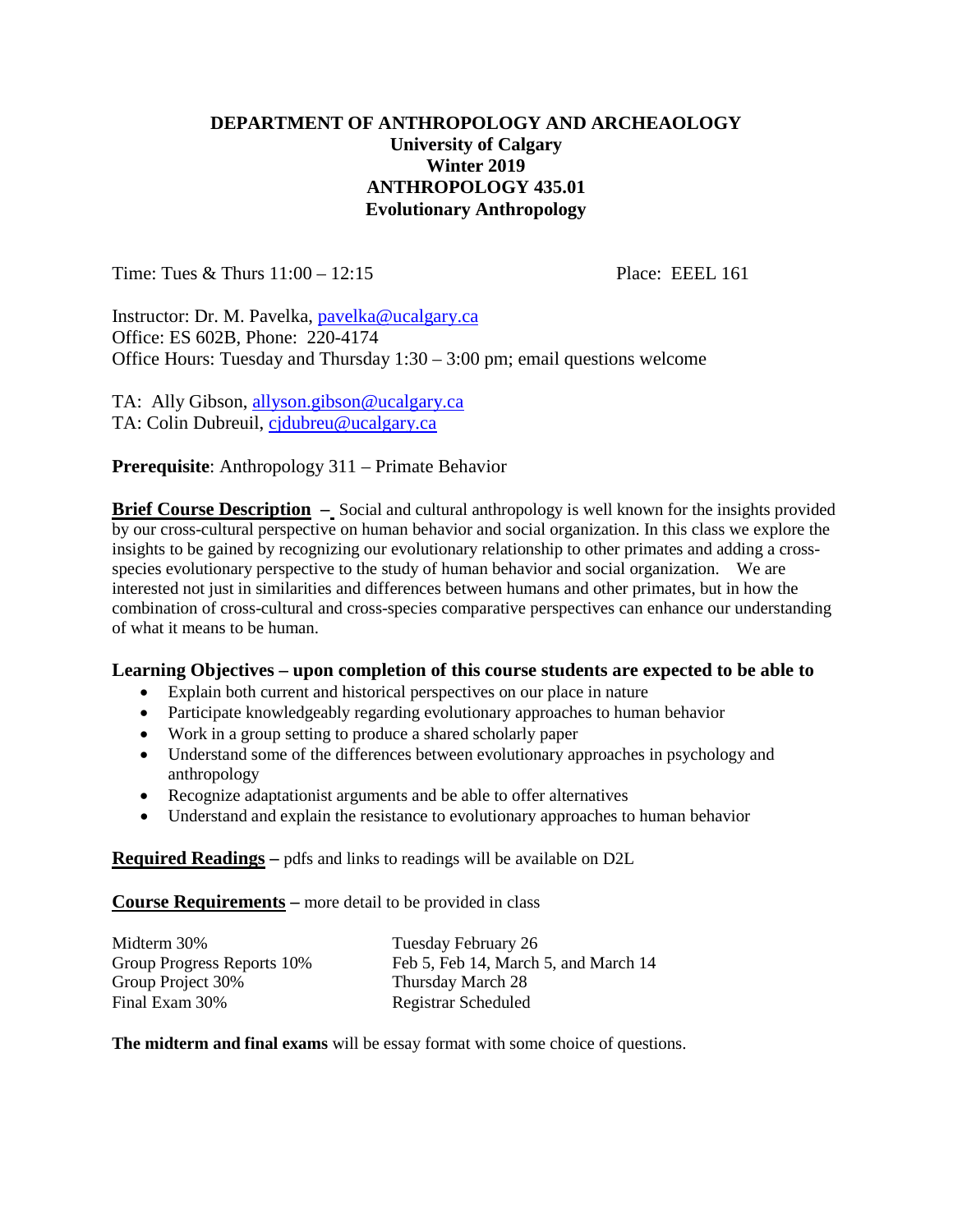**Group Project** - A 2500 word *group work* paper carefully synthesizing and summarizing 2 original articles which will be provided. The final paper should be 2/3 synthesis/summary, and 1/3 content determined by your group – some suggestions will be discussed in class. Students will be assigned to groups of 4 to work on this project. Clearly identify the basic outline of the papers and their related message(s). Your group will need to meet and discuss the papers at length to ensure that the essential information and position is understood and agreed upon by all group members. You should circulate drafts of the paper among the members to ensure that the final version is complete, articulate, well organized, and professionally polished. With few exceptions, all group members will receive the same mark on the final Group Assignment.

**Group Progress Reports** - Four full class periods (Feb 5, Feb 14, March 5, and March 14**)** are dedicated to in class group work on the Group Assignment. Attendance for these classes is mandatory and everyone should stay and take advantage of the full 75 minutes to work together as a group, with us present for questions, direction, etc. At **the end** of each class dedicated to group work you will submitt a 1 – 2 page statement of **attendance, progress since last meeting, and a detailed plan for what each member will do between now and your next meeting.**  These can be handwritten or emailed at the end of class. (Laptops are not permitted in lectures but you can/should bring them for group work days). These Group Progress Reports are worth 2.5% each – individual group members may receive different scores for these Group Reports depending on what they contribute, but if everyone participates fairly everyone will get the same mark. Individuals will receive a score of zero if not present at these classes (unless otherwise arranged due to illness etc.). *Additionally* you should plan to spend at least an additional 15 hours meeting and/or working on the assignment outside of class.

### **Grade Breakdown**

| $A+$ 100 - 94.9%        | R. | 79.8 - 74.9%        |          | $C - 62.8 - 58.9\%$ |
|-------------------------|----|---------------------|----------|---------------------|
| $A = 94.8 - 89.9\%$     |    | $B - 74.8 - 70.9\%$ |          | $D+ 58.8 - 54.9\%$  |
| $A - 89.8 - 84.9\%$     |    | $C_{+}$ 70.8–66.9%  |          | D $54.8-49.9\%$     |
| $B_{+}$ $84.8 - 79.9\%$ |    | C $66.8-62.9\%$     | <b>E</b> | 49.8% and below     |

### **Classroom Expectations**

- No laptops or other devices in lectures, other than flat screen devices that you write on with a stylus (not using a keyboard).
- Arrive on time to prevent disruption to the class.
- Avoid conversation with classmates during lectures, as this is distracting to instructors and other students. However questions and comments are welcome at any time, so please feel free to raise your hand and share your thoughts or concerns with the class.
- If you must leave the class early, please notify the instructor ahead of time and sit near the doors. Otherwise please stay seated until class in concluded. We will not run overtime.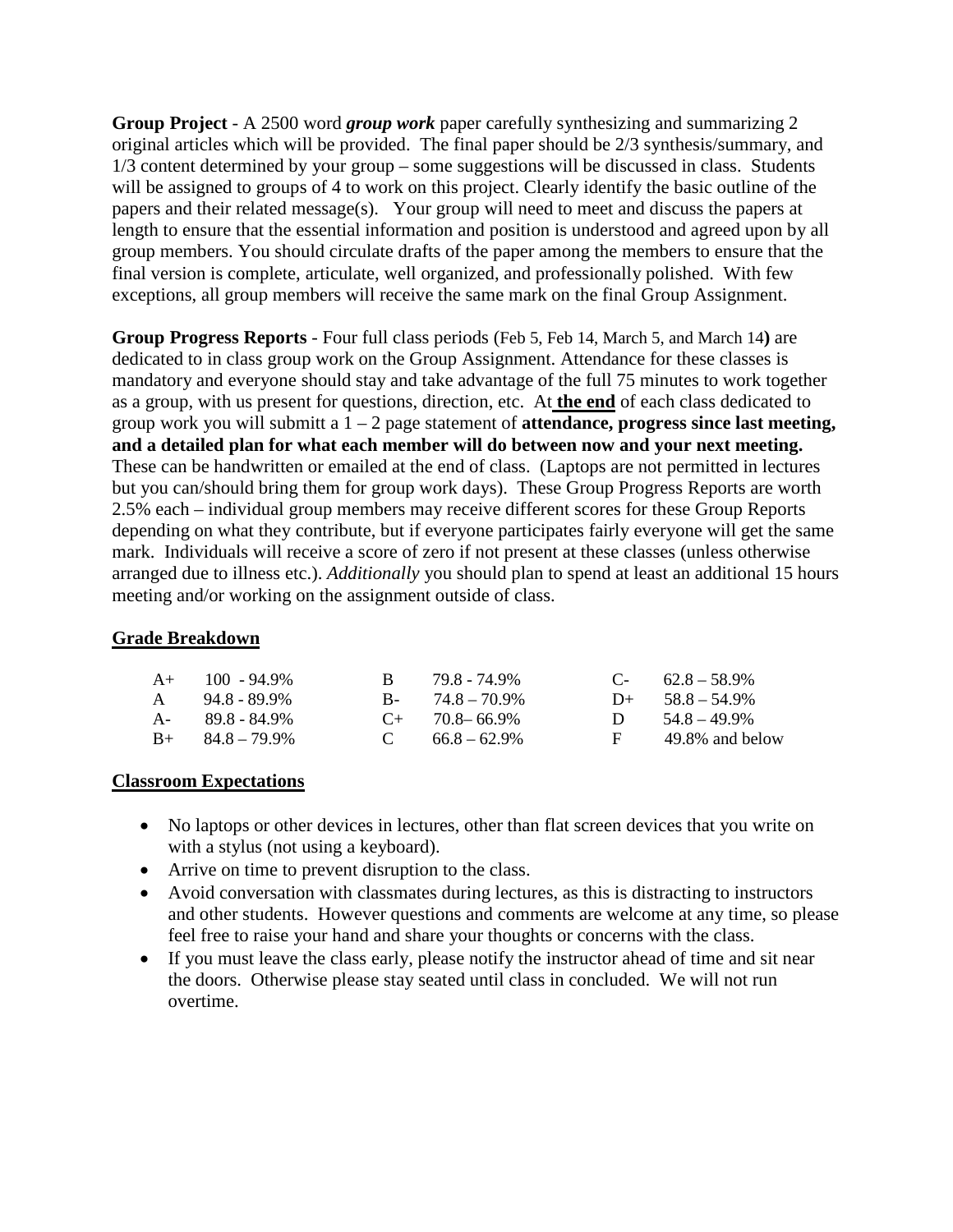### **Communication Guidelines –** we offer you this advice to help you have more successful communication in this course and in your professional life in general:

- Use a professional email address (such as your ucalgary address or a [yourname@gmail.com\)](mailto:yourname@gmail.com) for professional correspondence (such as messages to your Professor or TA).
- Use a clear subject line such as "Anth 435 Question" or "Anth 435 Student".
- Use an appropriate greeting to start your email, such as "Dear Dr. Pavelka", and sign off with your full name and ucid number. Err on the side of formality in professional correspondence.
- Do not skip a greeting altogether, or open with, for example, Hey there, What up? or Yo! If you don't know the name of the Professor or TA start with "Dear Professor or Dear TA", although taking a peak at the course outline might be slightly better than advertising that you don't know the name of the person you are about to ask for something.
- Check the course outline and materials posted on D2L before asking for information that may have already been provided. Again, just to avoid advertising that you don't come to class or consult the materials that have been provided to you.
- Use complete sentences and proof-read and spell check your messages.
- You are welcome to communicate with the Professor and TA by email or in person before and after class, during office hours, or by appointment.
- We will respond as soon as possible but to be safe please allow 48 hours for a response, excluding weekends and holidays.

**Classroom Examination Instructions** – are posted on the D2L page. Please consult before the midterm. The Registrar scheduled final exam may have different instructions depending on where it is being written.

## **PLAGIARISM AND CHEATING**

Plagiarism: "to steal and pass off the ideas or words of another as one's own" (Webster's). Plagiarism will not be tolerated and will automatically result in a failing grade for the submission. Any student caught plagiarizing will also be subject to additional University sanctions. Students are expected to be familiar with the Department of Anthropology and Archaeology's policy on intellectual honesty

## **DEFERRED EXAMS:**

A student who is absent from a test for legitimate reasons must discuss an alternative course of action with the instructor. The instructor at their discretion may transfer the percentage weight for the test to the final examination, if there is a final examination in the course, set another test, etc. An instructor will normally make this decision on the basis of verbal information provided by the student. In the event that an instructor feels that they cannot judge the veracity of the information provided, Students must be aware that they are responsible for payment of any charge associated with the medical assessment and documentation as this service falls outside the realm of services provided by the Provincial Health Care Plan. Deferral of the final exam requires Registrar approval.

# **ACADEMIC ACCOMMODATIONS**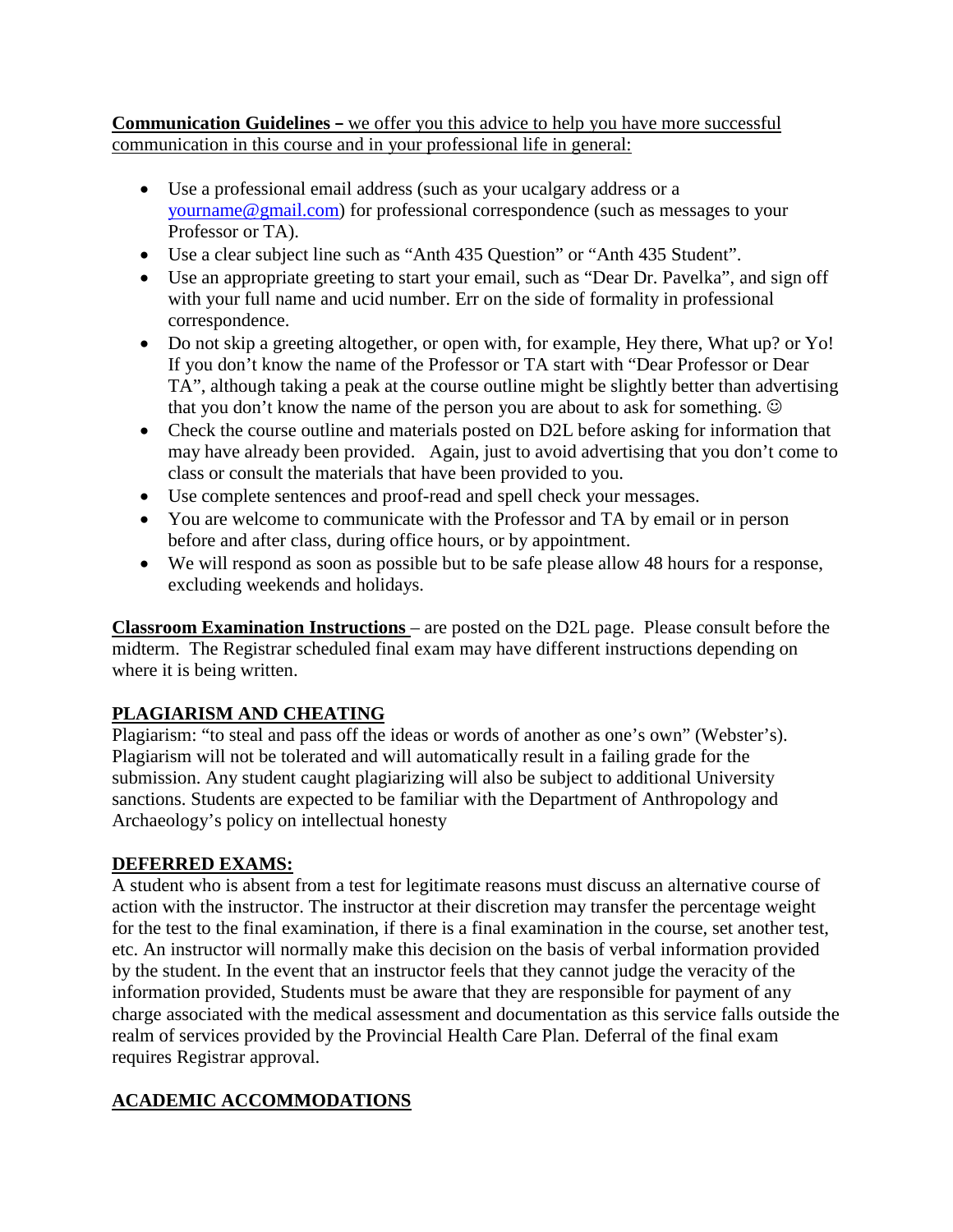### <http://www.ucalgary.ca/access/accommodations/policy>

Students needing an Accommodation because of a Disability or medical condition should communicate this need to Student Accessibility Services in accordance with the Procedure for Accommodations for Students with Disabilities

Students needing an Accommodation based on a Protected Ground other than Disability, should communicate this need, preferably in writing, to the instructor of this course.

### **ACADEMIC INTEGRITY**

Academic integrity is essential to the pursuit of learning and scholarship in a university, and to ensuring that a degree from the University of Calgary is a strong signal of each student's individual academic achievements. As a result, the University treats cases of cheating and plagiarism very seriously. Non-academic integrity also constitutes an important component of this program.

For detailed information on what constitutes academic and non-academic misconduct, please refer to the following link:<http://www.ucalgary.ca/pubs/calendar/current/k-2-1.html>

All suspected cases of academic and non-academic misconduct will be investigated following procedures outlined in the University Calendar. If you have questions or concerns about what constitutes appropriate academic behavior or appropriate research and citation methods, you are expected to seek out additional information on academic integrity from your instructor or from other institutional resources.

Where there is a criminal act involved in plagiarism, cheating or other academic misconduct, e.g., theft (taking another student's paper from their possession, or from the possession of a faculty member without permission), breaking and entering (forcibly entering an office to gain access to papers, grades or records), forgery, personation and conspiracy (impersonating another student by agreement and writing their paper) and other such offences under the Criminal Code of Canada, the University may take legal advice on the appropriate response and, where appropriate, refer the matter to the police, in addition to or in substitution for any action taken under these regulations by the University

### **TEACHING EVALUATIONS / USRIS (Universal Student Ratings of Instruction)**

At the University of Calgary, feedback provided by students through the Universal Student Ratings of Instruction (USRI) survey provides valuable information to help with evaluating instruction, enhancing learning and teaching, and selecting courses. **Your responses make a difference, please participate!** Website: http://www.ucalgary.ca/usri/

### **Writing Across the Curriculum**

Writing skills are not exclusive to English courses and, in fact, should cross all disciplines. The University supports the belief that throughout their University careers, students should be taught how to write well so that when they graduate their writing abilities will be far above the minimal standards required at entrance. Consistent with this belief, students are expected to do a substantial amount of writing in their University courses and, where appropriate, members of faculty can and should use writing and the grading thereof as a factor in the evaluation of student work. The services provided by the Writing Support, part of the Student Success Centre, can be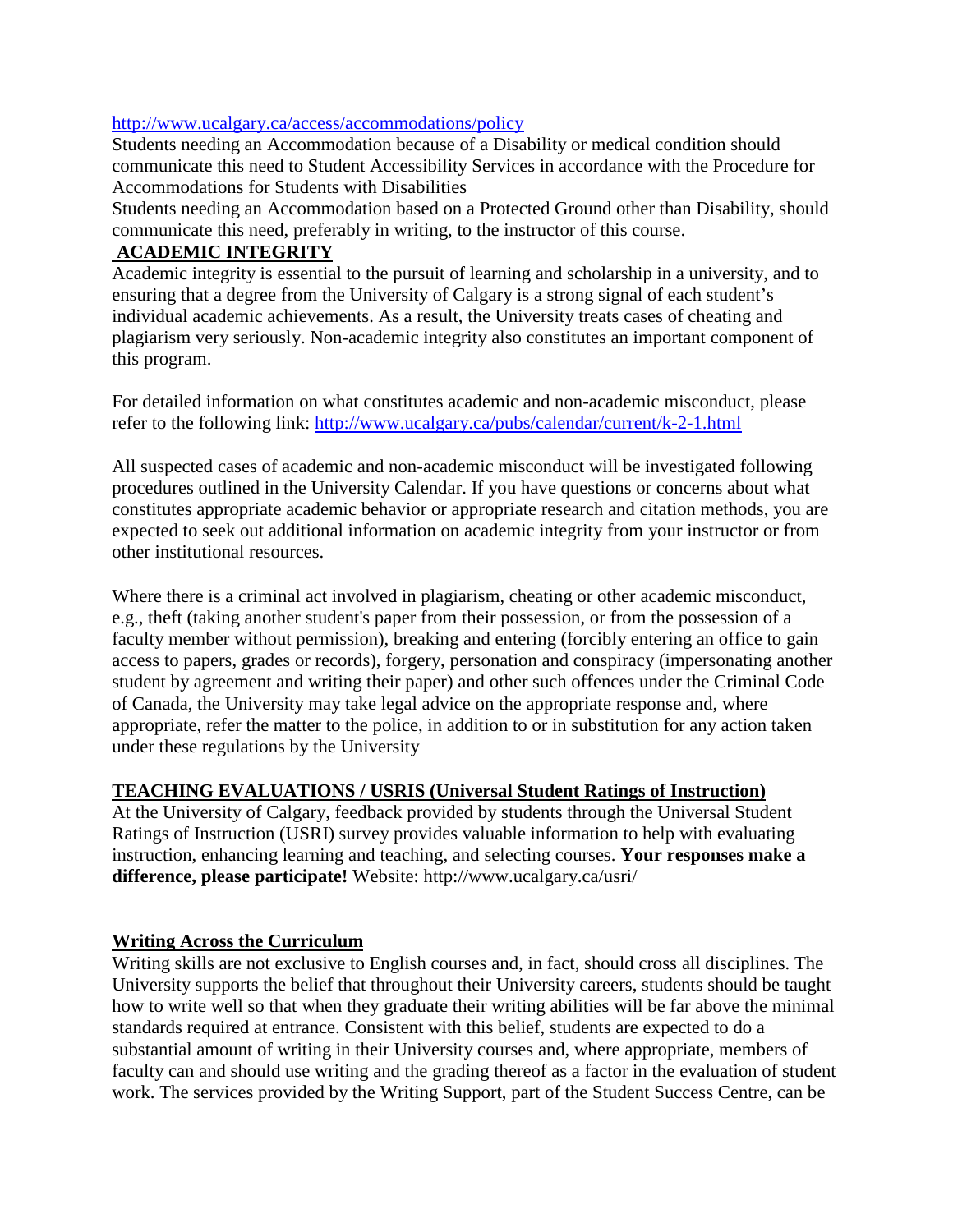utilized by all undergraduate and graduate students who feel they require further assistance

**Emergency Evacuation Assembly Points**: In the event of an emergency that requires evacuation, please refer to the following link to become familiar with the assembly points for the class:<http://www.ucalgary.ca/emergencyplan/assemblypoints>

### **Freedom of Information and Protection of Privacy Act: Freedom of Information and Protection of Privacy Act**

The University of Calgary is committed to protecting the privacy of individuals who work and study at the University or who otherwise interact with the University in accordance with the standards set out in the Freedom of Information and Protection of Privacy Act. Please refer to the following link for detailed information:<http://www.ucalgary.ca/legalservices/foip> The Department of Anthropology and Archaeology's FOIP (Freedom of Information and Privacy) policy requires all reports/examinations to be returned to students during class time or the instructor's office hours. Any term work not picked up will be placed in the Anthropology and Archaeology Office (ES620) for distribution. Any student not wishing to have their work placed in the office must make alternative arrangements with the course instructor early in the term.

**Safewalk Information:** Campus Security, in partnership with the Students' Union, provides the Safewalk service, 24 hours a day to any location on Campus including the LRT, parking lots, bus zones and University residences. Contact Campus Security at (403) 220-5333 or use a help phone, and Safewalkers or a Campus Security Officer will accompany you to your campus destination.

**Faculty of Arts Program Advising and Student Information Resources:** Have a question, but not sure where to start? Arts Students' Centre

The Faculty of Arts Students' Centre is the overall headquarters for undergraduate programs in the Faculty of Arts. The key objective of this office is to connect students with whatever academic assistance that they require.

In addition to housing the Associate Dean, Undergraduate Programs and Student Affairs and the Associate Dean for Teaching and Learning, the Arts Students' Centre is the specific home to:

- program advising
- the Faculty's Co-operative Education Program
- the Arts and Science Honours Academy
- the Faculty's Interdisciplinary Programs
- a Student Help Desk

Location: Social Sciences Room 102

Phone: 403.220.3580

Email: [ascarts@ucalgary.ca](http://ucalgary.ca/pubs/calendar/current/ascarts@ucalgary.ca)

Website: [arts.ucalgary.ca/undergraduate/](http://arts.ucalgary.ca/undergraduate/)

For registration (add/drop/swap), paying fees and assistance with your Student Centre, contact Enrolment Services at (403) 210-ROCK [7625] or visit them at the MacKimmie Library Block. Contacts for Students Union Representatives for the Faculty of Arts: arts1@su.ucalgary.ca arts2@su.ucalgary.ca